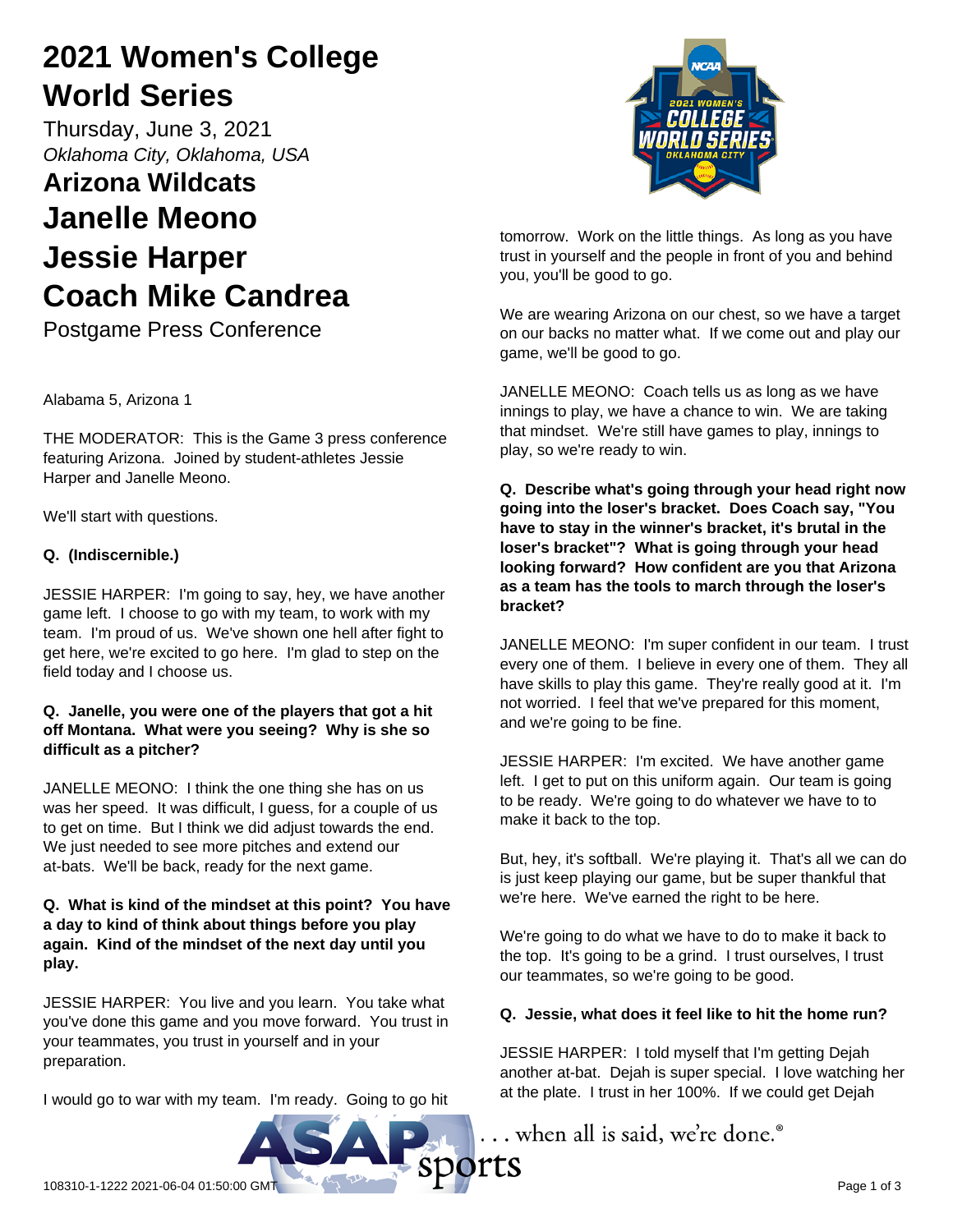another at-bat, it's going to be good.

That was my mindset, is just, Hey, you're not going to beat me again. Let's get Dejah up, and let's see what we can do from there. So yeah.

## **Q. How important is it to maintain a positive team cohesion coming off of that loss?**

JANELLE MEONO: I think we have to remain positive all the time, especially now that we've fallen in the loser's bracket. Just trusting in one another, believing in one another, keeping each other up is a big part of the game, yeah.

JESSIE HARPER: This game's tough mentally and emotionally. But, hey, we just need to lean on each other, just get excited to put on this uniform again. This uniform is so special. Stepping out on that field with my teammates is so special. We need to enjoy the little things, just look forward to the next game. We have another game. We're going to make this our last run and make it as far as we possibly can. But just have trust in yourself and be super confident. At the end of the day we've put in the body of work and we've earned the right to be here.

## **Q. (No microphone.)**

THE MODERATOR: I apologize.

JESSIE HARPER: Go out and win. We're going to try to do the best to play Arizona softball. We're going to trust in our preparation, go out there and play hard. It's going to be a grind, but I choose us every day.

THE MODERATOR: Thank you for your time.

JESSIE HARPER: Thank you.

JANELLE MEONO: Thank you.

THE MODERATOR: We are joined by Coach. We'll take questions.

## **Q. (No microphone.)**

THE MODERATOR: Your starting pitcher.

MIKE CANDREA: Yeah, our starting pitcher was Hanah Bowen.

## **Q. Can you talk about her performance?**

MIKE CANDREA: She had a couple mistakes, but overall competed, did a good job. I felt like if we could go into the last innings with a 2-0 ballgame, it would be a little bit different. I thought Reyna's call kind of changed some momentum in the game.

We're at the College World Series. This is what happens. We need to just kind of reset and move forward.

## **Q. Could you talk a little bit about Montana Fouts, what you were seeing?**

MIKE CANDREA: She was outstanding. My hat goes off to her. She threw a hell of a ballgame. We really didn't have any answers for the majority of that game.

I think early on, you know, we were just not catching up to the speed or we were actually making ourselves react quicker than what we needed to instead of trying to slow it down and get good pitches.

I thought early in the game we looked at pitches we probably could have hit, gave her the opportunity to throw the rise ball up in the zone and we started chasing.

She's a good pitcher. 72 miles an hour is not easy to hit. Even if it's straight. Well, Montana has not only the velocity, but she has good movement. We knew it was going to be a challenge. I thought we would obviously be a little better than we were today. We just couldn't figure it out, ran out of innings.

## **Q. What is tomorrow going to look like for your team?**

MIKE CANDREA: Yeah, we're going to continue to do what we normally do. We got a day off tomorrow, quote, day off. We're going to go out and practice, do some hitting, get prepared for Saturday.

## **Q. When you have to pitch to a player like Hemphill, how do you approach that as a team? How do you try to make sure things don't happen when you know she can hit it well?**

MIKE CANDREA: Well, truthfully you try not to give her anything she can hit. That's easier said than done. She ended up hitting a backdoor curve. The ball got over the plate, she squared it up. So you tip your hat to her.

But like I said, I think the thing of today was Montana Fouts. I thought she truly threw a very good ballgame, really kept us at check. When you don't have an offense, sometimes I felt like a ghost at third base, there's not much you can do. All you can do to win a game like that is to match them pitch for pitch. We didn't quite do that.

THE MODERATOR: Coach, thank you very much for your

... when all is said, we're done.®